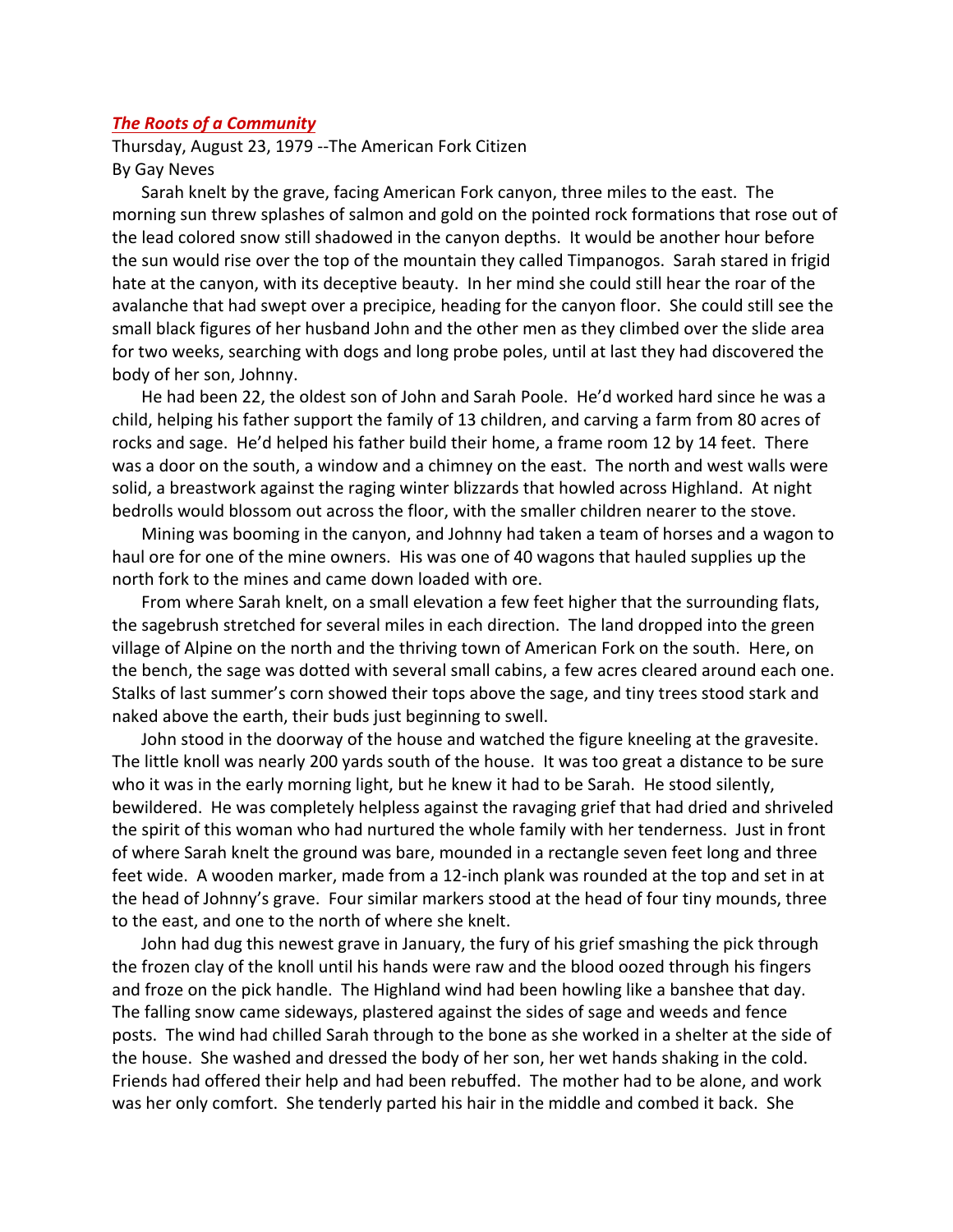smoothed his long, thick moustache and curled it up on the ends, the way he liked it. He was quite a dandy, her beautiful Johnny. Sarah kissed his closed eyelids, one by one, as she used to when he was a baby. "...now this little eye will close, nighty-night, now this little eye..." She opened the door into the light and warmth of the house and took the chill of death with her, as she stepped through and closed the door behind her.

 Then Johnny's father, and William, who was 16, lifted the body into the coffin and nailed the lid shut. Now, four months after Johnny was buried, it seemed that Sarah had lost touch with the living. Her heart ached for her husband and the five children left at home. She couldn't seem to force herself to look at them, or speak to them. Even to remember to breathe took a conscious effort at times. Her three married daughters would take turns coming to help. At first they tried to comfort her, then had withdrawn from her blank stare, her stiff unyielding shoulders as she stood at the window where she could glimpse the edge of the gravesite. Sarah's back remained turned as John loaded the children onto the buckboard, piled layers of quilts on them, and drove the lunging team through the drifts toward the boarding school in American Fork.

 As the April sun rose over the mountains, Sarah knelt by the marker at the head of Johnny's grave, her hands cradling a small shoot of lilac, its still brown buds swelling with a touch of green. In January, 1880, exactly a year before Johnny died, she had sat huddled by the kitchen stove, the body of her six day old son, Earnest, cradled in her arms. She thought her heart would break when the baby died. He lay in her arms for two days and two nights, his breath rasping through the diphtheritic membrane in his throat. His arms hung limp, his tiny fingers and toes and lips were blue. He was too weak to whimper, too weak to nurse. His little eyes were sunken and dark, and he looked like a frail old man as the fever raged through his body. Sarah never knew just when he died. His pulse grew faint, his life just seemed to dim and disappear. So she continued rocking and singing the same little lullaby she had sung to 12 babies before him until John tenderly took the tiny form from her arms and laid it in the little wooden coffin he had been building on the kitchen table.

 Now Sarah arranged the roots of the lilac shoot in a hole at the foot of Johnny's grave and scooped the soil into the hole with her hands, and then pressed it down. Each little movement was like a caress. All her pain and longing was compressed into the tenderness she now showered on this little plant. It would be 20 years before Dr. Noyes would come to Highland and slow down the ever-rising death toll. In the diphtheria epidemic, Jacob Beck's family had lost two little girls. Robert Jones and his wife lost three children, and Edward Winn lost three of his. George Myers lost his wife and three children and was left to raise seven children alone. Ten and a half months before the baby died, John and Sarah lost four‐year‐old Myron. Three days later little Arthur, Sarah's seven‐year‐old darling, struggled for breath in her arms. She could still see his panic stricken eyes fastened on her face, silently pleading for help. Finally, as his pulse weakened, he grew calm. His last rasping breath gave way to suffocation as the membrane separated. His chest heaved futilely several times, and then he was released from his suffering. A week later, Clarence died. He would have been two in June. He had rosy little cheeks, with a dimple on one side. Oh, how Johnny had loved that baby. He'd throw him in the air and catch him and the laughter and squeals could be heard clear out to the barn. Steven Beck was making coffins in Alpine and couldn't keep up with the demand.

George Munns, the constable, went around to the homes with his wagon collecting the